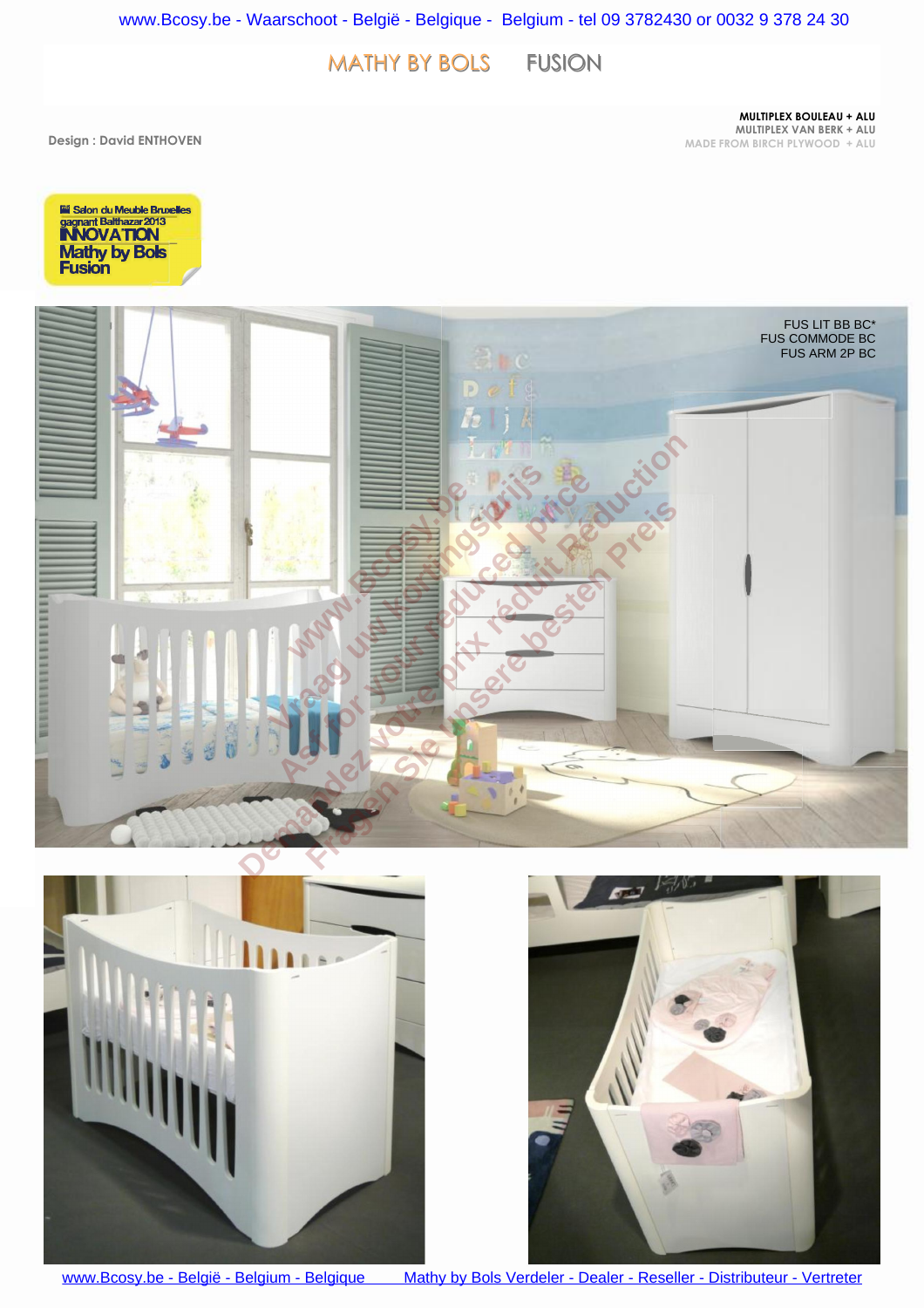

FUS TABOURET

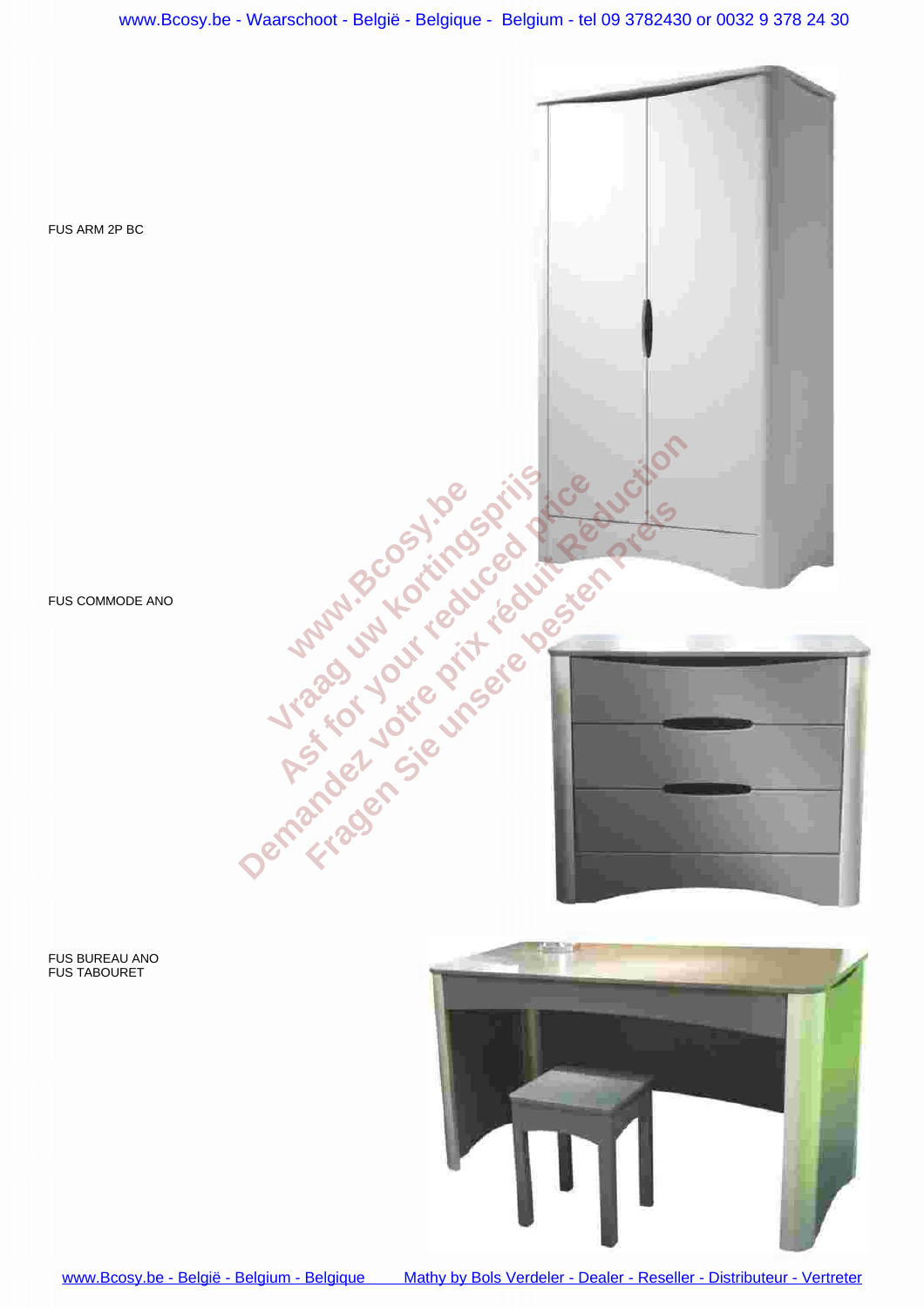

www.Bcosy.be - België - Belgium - Belgique Mathy by Bols Verdeler - Dealer - Reseller - Distributeur